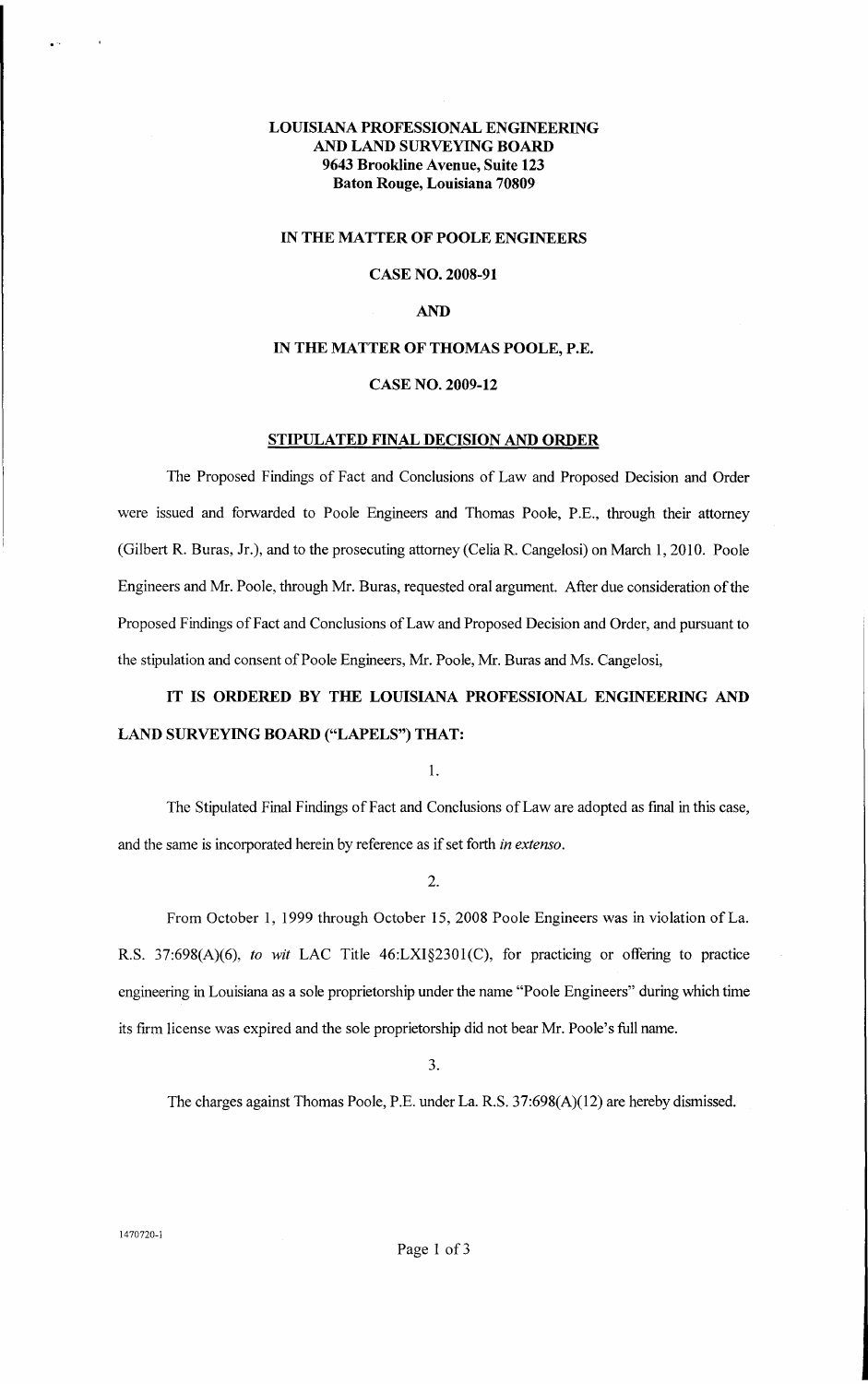Poole Engineers is hereby assessed a fine in the amount of Three Thousand and No/100 (\$3,000.00) Dollars, which shall be paid by Poole Engineers upon its execution of this Stipulated Final Decision and Order.

5.

Poole Engineers is also hereby assessed the actual costs incurred by LAPELS in connection with Case No. 2008-91 through the date of the hearing in the amount of Three Thousand Six Hundred Thirty and 95/100 (\$3,630.95) Dollars, which shall be paid by Poole Engineers upon its execution of this Stipulated Final Decision and Order.

6.

Poole Engineers shall pay to LAPELS all past unpaid renewal fees in the amount of seven hundred eighty (\$780.00) dollars, which shall be paid by Poole Engineers upon its execution of this Stipulated Final Decision and Order.

7.

The Stipulated Final Findings of Fact and Conclusions of Law and Stipulated Final Decision and Order shall be published on the LAPELS website, and a summary of Case No. 2008- 91 shall be published in the official journal of LAPELS and reported to the National Council of Examiners for Engineering and Surveying (NCEES), identifying Poole Engineers by name.

8.

This vote ofLAPELS was unanimous.

## 9.

Poole Engineers and Mr. Poole stipulate and consent to the Final Findings of Fact and Conclusions of Law and to this Final Decision and Order, and they understand and agree that (a) this is a fmal and non-appealable decision and order and (b) they are waiving their right to appeal or seek judicial review of this decision and order pursuant to the Louisiana Administrative Procedure Act or any other law or regulation.

1470720-1